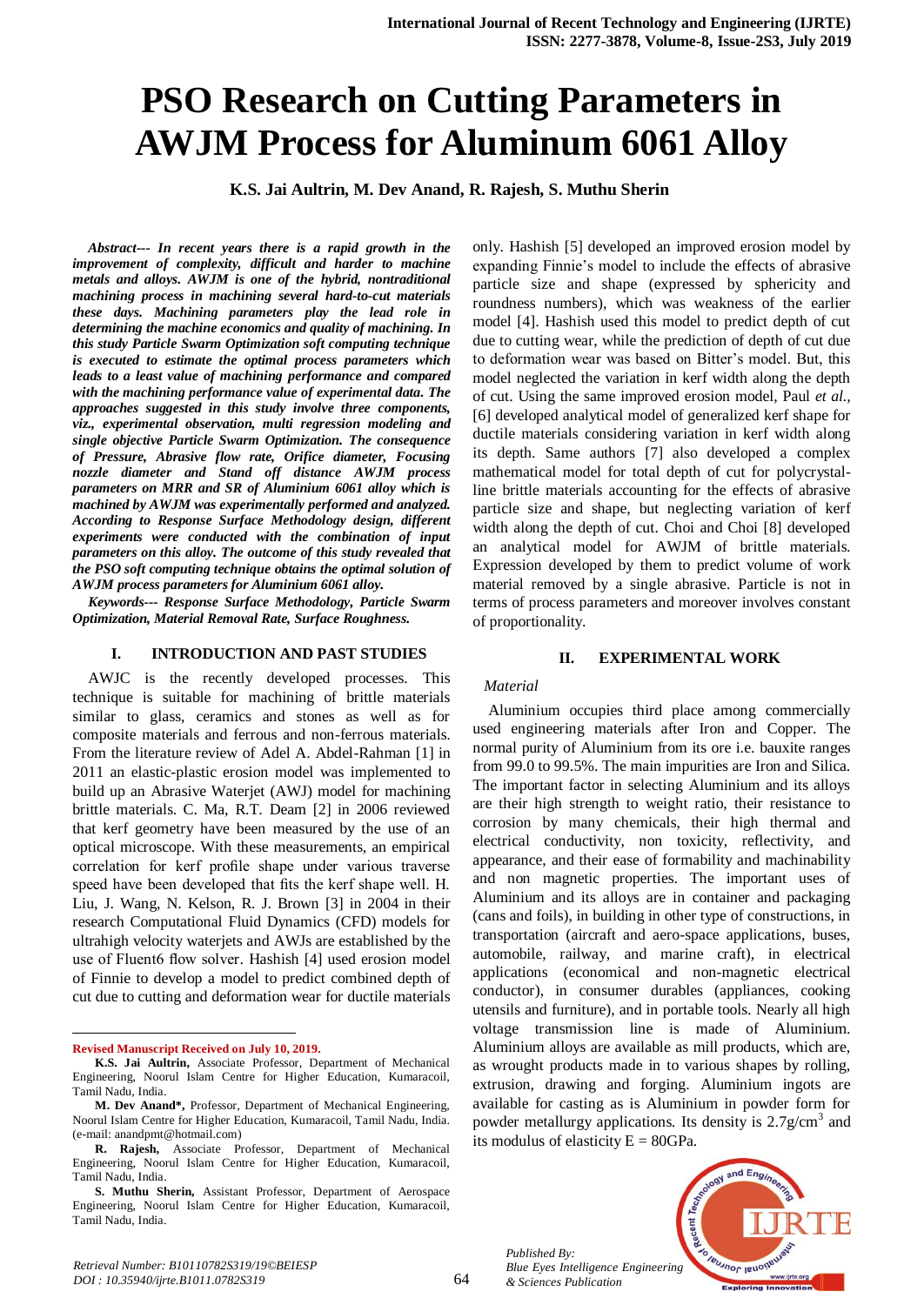## **Pso Research On Cutting Parameters In Awjm Process For Aluminum 6061 Alloy**

The work piece materials chosen for this study is Aluminium 6061 Alloys plate of 150mm x 50mm x 50mm dimensions size has been used for performing the experiments.

## *Response Surface Methodology*

RSM is a collection of mathematical and statistical techniques that are useful to find the correlation between the response and the variables. The work which initially

generated interest in the package of techniques was a paper by Box and Wilson, Iqbal and Khan have been involved in developing prediction models using this renowned RSM for their advanced machining studies. This method is now broadly used in many fields, such as chemistry, biology and manufacturing. In the present study five process parameters are chosen and varied in three levels as shown in Table 1.

| <b>Levels</b> | <b>Water Pressure</b><br>$(P)$ Bar | <b>Abrasive Flow Rate</b><br>$(m_f)$ Kg/m <sup>3</sup> | <b>Orifice Diameter</b><br>$(d_0)$ mm | <b>Focusing Nozzle</b><br>Diameter $(d_f)$ mm | <b>Stand Off</b><br>Distance (s) mm |  |  |  |  |
|---------------|------------------------------------|--------------------------------------------------------|---------------------------------------|-----------------------------------------------|-------------------------------------|--|--|--|--|
| Low           | 3400                               | (0.4)                                                  | 0.3                                   | 0.9                                           |                                     |  |  |  |  |
| Intermediate  | 3600                               | 0.55                                                   | 0.33                                  | 0.99                                          |                                     |  |  |  |  |
| High          | 3800                               |                                                        | 0.35                                  | 1.05                                          |                                     |  |  |  |  |

**Table 1: Levels of Parameters Used in Experiment**

Based on response surface methodology, Box-Behnken design 46 sets of experimental design was selected. The parameters and its levels were selected based on the review of certain journals that have been acknowledged on AWJC on materials like 6063-T6 aluminum alloy [9], Metallic coated sheet steels [10] Metal Matrix Composites [11] and Ceramics [12].

## **III. DATA COLLECTION AND EXPERIMENTATION**

The machine used to cut the American element Aluminium 6061 alloy was the AWJC machine is set with KMT ultrahigh pressure pump with the designed pressure of 4000bar, gravity feed type of abrasive hopper, an abrasive feeder system, a pneumatically controlled valve and a work piece table. The controller fixed in the control stand is used to adjust the SOD for different experiments. The abrasive water jet machine is programmed using numerical control code is to change the transverse speed and manage the supplement of abrasives. After the water is pumped at very high pressures resulting in high velocity of water jet of 1000 m/s as it comes out of focusing nozzle cuts the materials of the desired size and shape. The KMT abrasive water jet cutting machine with its mixing chamber is shown in Figure 1.



**Figure 1: Experimental Setup of AWJM** 

For performing the experiments we have to design the combination of input parameters for each experiment and how many experiments has to be done. For this purpose using Minitab software according to the Box-Behnken design of Response surface methodology design of experiments, with five input parameters, 46 experimental design is selected and performed experimentally and machining time is observed for all experiments as shown in Table 2. The MRR is calculated by the formula;

$$
MRR = (m_f - m_i) / t
$$

Where,  $m_f$  = mass of the material after machining,  $m_i$  = mass of the material before machining and  $t =$  Machining Time. The surface roughness for the machined Aluminium 6061 alloy is measured using Portable surface roughness tester in National College of Engineering, Tamilnadu, India.



*Published By:*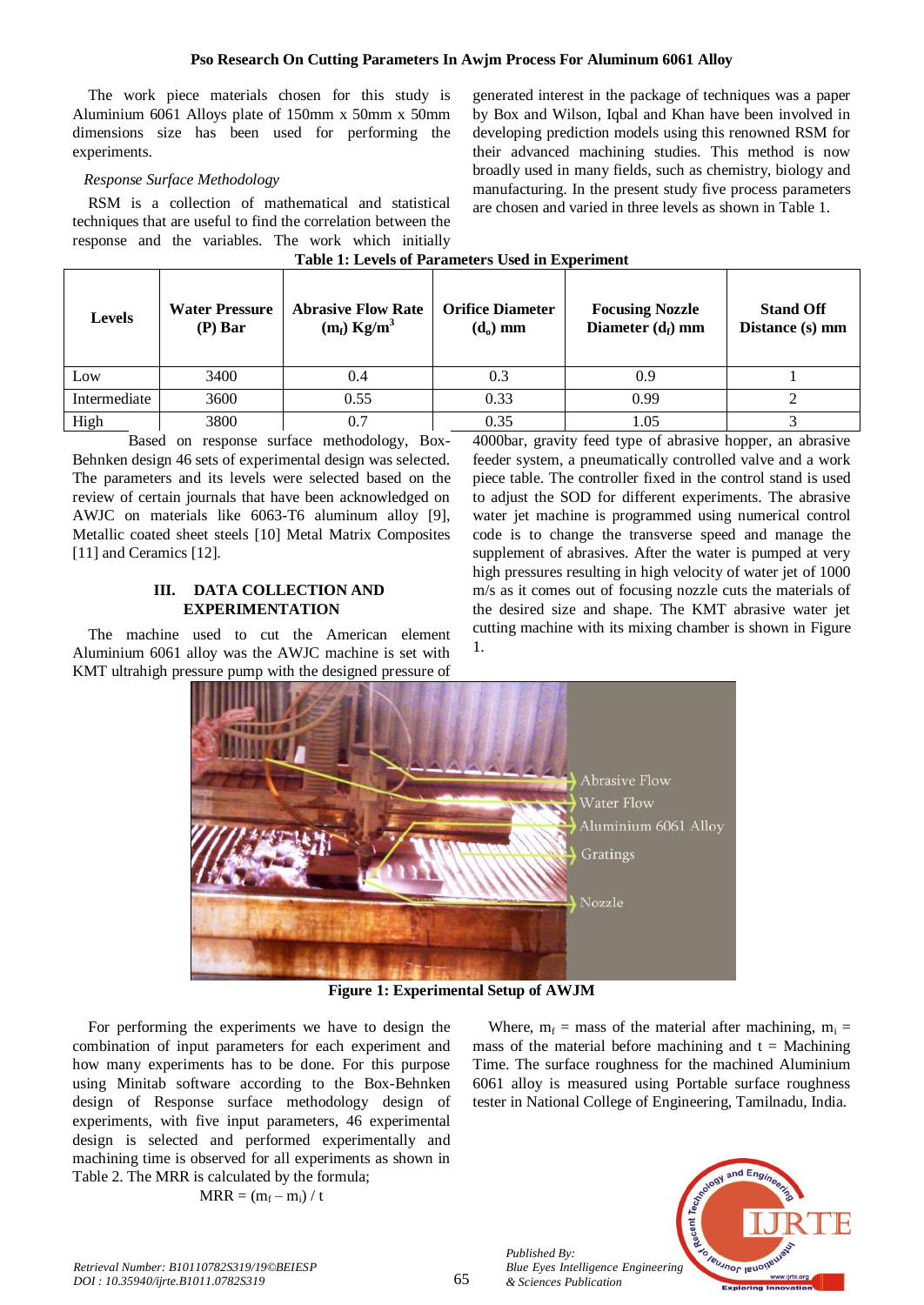| Sl.<br>N <sub>0</sub> | <b>Pressure</b><br>(Bar) | <b>Abrasive Flow</b><br>Rate | <b>Orifice Diameter</b><br>(mm) | <b>Focusing Tube</b><br><b>Diameter</b> | <b>Stand Off</b><br><b>Distance</b> | <b>MRR</b><br>mm <sup>3</sup> /min | SR<br>$(\mu m)$ |
|-----------------------|--------------------------|------------------------------|---------------------------------|-----------------------------------------|-------------------------------------|------------------------------------|-----------------|
|                       |                          | (Kg/min)                     |                                 | (mm)                                    | (mm)                                |                                    |                 |
| 1.                    | 3400                     | 0.55                         | 0.33                            | 0.99                                    | 3                                   | 48.6111                            | 3.57            |
| 2.                    | 3600                     | 0.55                         | 0.33                            | 0.9                                     | $\mathbf{1}$                        | 53.6399                            | 2.08            |
| 3.                    | 3600                     | 0.55                         | 0.3                             | 1.05                                    | $\overline{c}$                      | 51.8519                            | 2.21            |
| 4.                    | 3600                     | 0.55                         | 0.33                            | 0.9                                     | $\overline{3}$                      | 50.8352                            | 2.55            |
| 5.                    | 3800                     | 0.55                         | 0.33                            | 0.9                                     | $\overline{2}$                      | 62.2222                            | 1.90            |
| 6.                    | 3600                     | 0.55                         | 0.33                            | 0.99                                    | $\sqrt{2}$                          | 51.8519                            | 2.19            |
| 7.                    | 3400                     | 0.4                          | 0.33                            | 0.99                                    | $\overline{c}$                      | 45.7516                            | 3.20            |
| 8.                    | 3600                     | 0.7                          | 0.35                            | 0.99                                    | $\overline{c}$                      | 53.6399                            | 1.80            |
| 9.                    | 3800                     | 0.55                         | 0.33                            | 0.99                                    | 3                                   | 61.2423                            | 2.07            |
| 10.                   | 3800                     | 0.55                         | 0.3                             | 0.99                                    | $\overline{2}$                      | 62.2222                            | 2.05            |
| 11.                   | 3600                     | 0.55                         | 0.33                            | 0.99                                    | 3                                   | 51.1696                            | 2.54            |
| 12.                   | 3400                     | 0.55                         | 0.33                            | 1.05                                    | $\overline{c}$                      | 47.7164                            | 3.08            |
| 13.                   | 3600                     | 0.4                          | 0.33                            | 0.99                                    | $\mathbf{1}$                        | 50.1792                            | 1.99            |
| 14.                   | 3600                     | 0.55                         | 0.33                            | 0.99                                    | $\mathfrak{2}$                      | 52.9101                            | 2.17            |
| 15.                   | 3600                     | 0.55                         | 0.35                            | 0.9                                     | $\overline{c}$                      | 54.3901                            | 2.08            |
| 16.                   | 3600                     | 0.55                         | 0.3                             | 0.9                                     | $\overline{2}$                      | 51.8519                            | 2.79            |
| 17.                   | 3400                     | 0.55                         | 0.33                            | 0.9                                     | $\overline{c}$                      | 48.6111                            | 3.30            |
| 18.                   | 3600                     | 0.55                         | 0.33                            | 0.99                                    | $\overline{c}$                      | 52.9101                            | 2.19            |
| 19.                   | 3600                     | $0.4\,$                      | 0.3                             | 0.99                                    | $\sqrt{2}$                          | 47.7164                            | 2.36            |
| 20.                   | 3400                     | 0.55                         | 0.35                            | 0.99                                    | $\overline{2}$                      | 48.3092                            | 2.95            |
| 21.                   | 3800                     | 0.4                          | 0.33                            | 0.99                                    | $\overline{c}$                      | 58.4785                            | 1.89            |
| 22.                   | 3600                     | 0.7                          | 0.33                            | 0.99                                    | 3                                   | 54.7731                            | 2.25            |
| 23.                   | 3600                     | 0.7                          | 0.33                            | 0.99                                    | $\mathbf{1}$                        | 56.3607                            | 1.68            |
| 24.                   | 3600                     | 0.4                          | 0.35                            | 0.99                                    | $\overline{2}$                      | 49.2264                            | 2.29            |
| 25.                   | 3600                     | 0.4                          | 0.33                            | 0.9                                     | $\sqrt{2}$                          | 48.9168                            | 2.36            |
| 26.                   | 3600                     | 0.55                         | 0.35                            | 0.99                                    | 3                                   | 51.1696                            | 2.50            |
| 27.                   | 3600                     | 0.7                          | 0.33                            | 0.9<br>0.99                             | $\overline{c}$                      | 55.9552                            | 2.14            |
| 28.                   | 3400<br>3600             | 0.55<br>0.7                  | 0.33<br>0.3                     | 0.99                                    | $\mathbf{1}$<br>$\overline{c}$      | 49.2264<br>56.7721                 | 2.65<br>2.18    |
| 29.                   | 3600                     | 0.55                         | 0.33                            | 1.05                                    | $\mathbf{1}$                        | 50.8352                            | 1.90            |
| 30.                   | 3600                     | 0.55                         | 0.3                             | 0.99                                    | $\mathbf{1}$                        | 51.8519                            | 1.99            |
| 31.<br>32.            | 3800                     | 0.7                          | 0.33                            | 0.99                                    | $\overline{c}$                      | 64.8148                            | 1.70            |
| 33.                   | 3600                     | 0.4                          | 0.33                            | 1.05                                    | 2                                   | 48.6111                            | 2.40            |
| 34.                   | 3600                     | 0.55                         | 0.3                             | 0.99                                    | $\overline{3}$                      | 52.1999                            | 2.68            |
| 35.                   | 3600                     | 0.55                         | 0.33                            | 0.99                                    | $\overline{2}$                      | 52.9101                            | 2.20            |
| 36.                   | 3800                     | 0.55                         | 0.33                            | 1.05                                    | $\overline{c}$                      | 59.8291                            | 1.99            |
| 37.                   | 3400                     | 0.7                          | 0.33                            | 0.99                                    | $\overline{2}$                      | 51.8519                            | 2.80            |
| 38.                   | 3600                     | 0.55                         | 0.35                            | 1.05                                    | $\overline{2}$                      | 51.1696                            | 2.34            |
| 39.                   | 3400                     | 0.55                         | 0.3                             | 0.99                                    | $\sqrt{2}$                          | 48.9168                            | 3.23            |
| 40.                   | 3600                     | 0.4                          | 0.33                            | 0.99                                    | $\mathfrak{Z}$                      | 48.3092                            | 2.69            |
|                       |                          |                              |                                 |                                         |                                     |                                    |                 |
| 41.                   | 3600                     | 0.55                         | 0.33                            | 0.99                                    | 2                                   | 53.2725                            | 2.18            |
| 42.                   | 3600                     | 0.55                         | 0.35                            | 0.99                                    | $\mathbf{1}$                        | 52.5526                            | 1.80            |
| 43.                   | 3800                     | 0.55                         | 0.35                            | 0.99                                    | $\overline{c}$                      | 59.3724                            | 1.82            |
| 44.                   | 3600                     | $0.7\,$                      | 0.33                            | 1.05                                    | $\overline{2}$                      | 56.7721                            | 2.03            |
| 45.                   | 3600                     | 0.55                         | 0.33                            | 1.05                                    | $\overline{3}$                      | 51.1696                            | 2.73            |
| 46.                   | 3800                     | 0.55                         | 0.33                            | 0.99                                    | $\mathbf{1}$                        | 61.2423                            | 1.72            |

**Table 2: Scheduling Matrix of the Experiments with the Optimal Model Data**



*Published By:*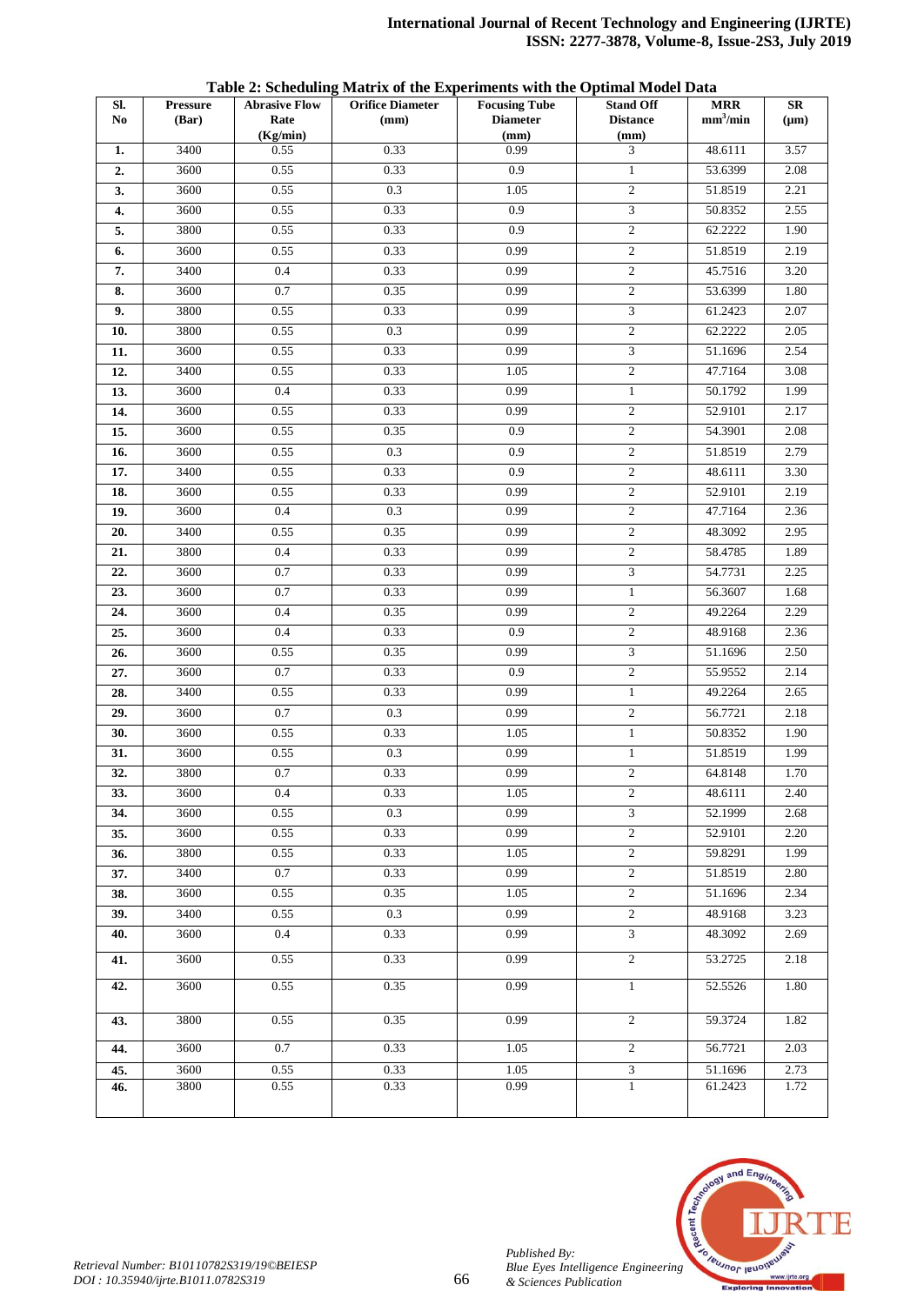The mathematical model for the experimental data by cutting the Aluminium 6061 alloy using abrasive water jet machine for MRR and SR is developed using linear regression analysis through Minitab software. The developed regression equations are given below.

Material Removal Rate = 195.719 - 0.360226 A + 99.1877 B + 1516.21 C + 364.430 D - 6.05121 E + 6.23441E-05 A\*A - 1.34839 B\*B - 802.864 C\*C - 82.6080 D\*D - 0.410467 E\*E + 0.00196733 A\*B - 0.102446 A\*C - 0.0265738 A\*D + 0.000769113 A\*E - 300.422 B\*C + 15.6465 B\*D + 0.470717 B\*E - 438.266 C\*D - 18.4785  $C*E + 10.3697$  D<sup>\*</sup>E

Surface Roughness = 179.473 - 0.0589755 A + 6.28678 B  $- 132.385$  C  $- 94.7475$  D  $+ 1.76521$  E  $+ 7.04007E-06$  A\*A  $-$ 2.89173 B\*B + 32.5335 C\*C + 19.3324 D\*D + 0.0255693  $E^*E + 0.00175000 A^*B + 0.00161011 A^*C + 0.00528029$ A\*D - 7.12500E-04 A\*E - 19.9095 B\*C – 3.55958 B\*D - 0.216667 B\*E + 113.234 C\*D - 0.0302120 C\*E + 1.16942 D\*E

## **IV. OPTIMIZATION OF MRR AND SR BY PARTICLE SWARM OPTIMIZATION & RESULTS**

PSO is the most advanced evolutionary computational intelligence based optimization techniques for optimizing real world multimodal problems.

PSO, a known advanced method that was build up by Kennedy and Eberhart.

It shows general evolutionary computation characteristics together with the initialization of population with arbitrary solution and finding the optima by filling in the generations. Potential energy solutions are known as particles.

They are subsequently "flown" via the critical gap followed by the present optimum particles.

Every particle keeping the follow with the coordinates in the critical space achieved an excellence solution.

This significance is known as 'pBest'. One more excellent value which is followed by the global version of the PSO is taken as a whole best value and its location received till that instant by means of any of the particle in the population. This location is known as "gBest".

The PSO idea contains, every step, varying the velocity (i.e. accelerating) of every particle towards its both the pBest and gBest locations.

Random term weighs acceleration with individual arbitrary numbers are being produced for acceleration towards both the pBest and gBest locations.

Updating the particles are established by adopting the below equations.

$$
V_{i+1} = w^*V_i + c_1^*r_1^*(pBest_i - X_i) + c_2^*r_2^*(gBest_i - X_i)
$$
 (1)

$$
X_{i+1} = X_i + V_{i+1}
$$
 (2)

Equation (1) gives a original velocity  $(V_{i+1})$  for all particles depending on the preceding velocity, along with pBest and gBest. Equation (2) gives the update individual particles location  $(X_i)$  in solution hyperspace.

The numbers that are in random  $r_1$  and  $r_2$  in Equation (1) are independently produced in the range (0, 1). During AWJM, Material Removal Rate and Surface Roughness achieved by the process is the main concern of the engineers.

To cut a particular thickness of material, optimum setting of control parameters such as water pressure, abrasive flow rate, orifice diameter, focusing nozzle diameter and stand off distance is very necessary.

In this Particle Swarm Optimization process, the Mathematical Modeling equation is considered as objective functions for MRR and SR.

The Table 3 shows the comparison between the Predicted Values of MRR and SR with the actual values and their corresponding error values is also shown in the same table.

The Comparison between Predicted and actual values of MRR and SR using PSO is depicted in Figure 2 and 3 and the predicted values are found very closer to the experimental values.

The Figure 4 and 5 shows the bar chart for RSM and PSO Error values for Material removal rate and Surface roughness for Aluminium 6061 Alloy by cutting through Abrasive water jet machining process which shows that the error values for PSO is very lower than that of RSM.

Table 4 shows the comparison of RSM and PSO Least Mean Square Error Values for MRR and SR which shows that the Least Mean Square Error for PSO is very less while compared to RSM.





**Figure 3: Comparison of Predicted SR using PSO**

Recent 7

and Eng

Teumor leuo

*Published By: Blue Eyes Intelligence Engineering & Sciences Publication*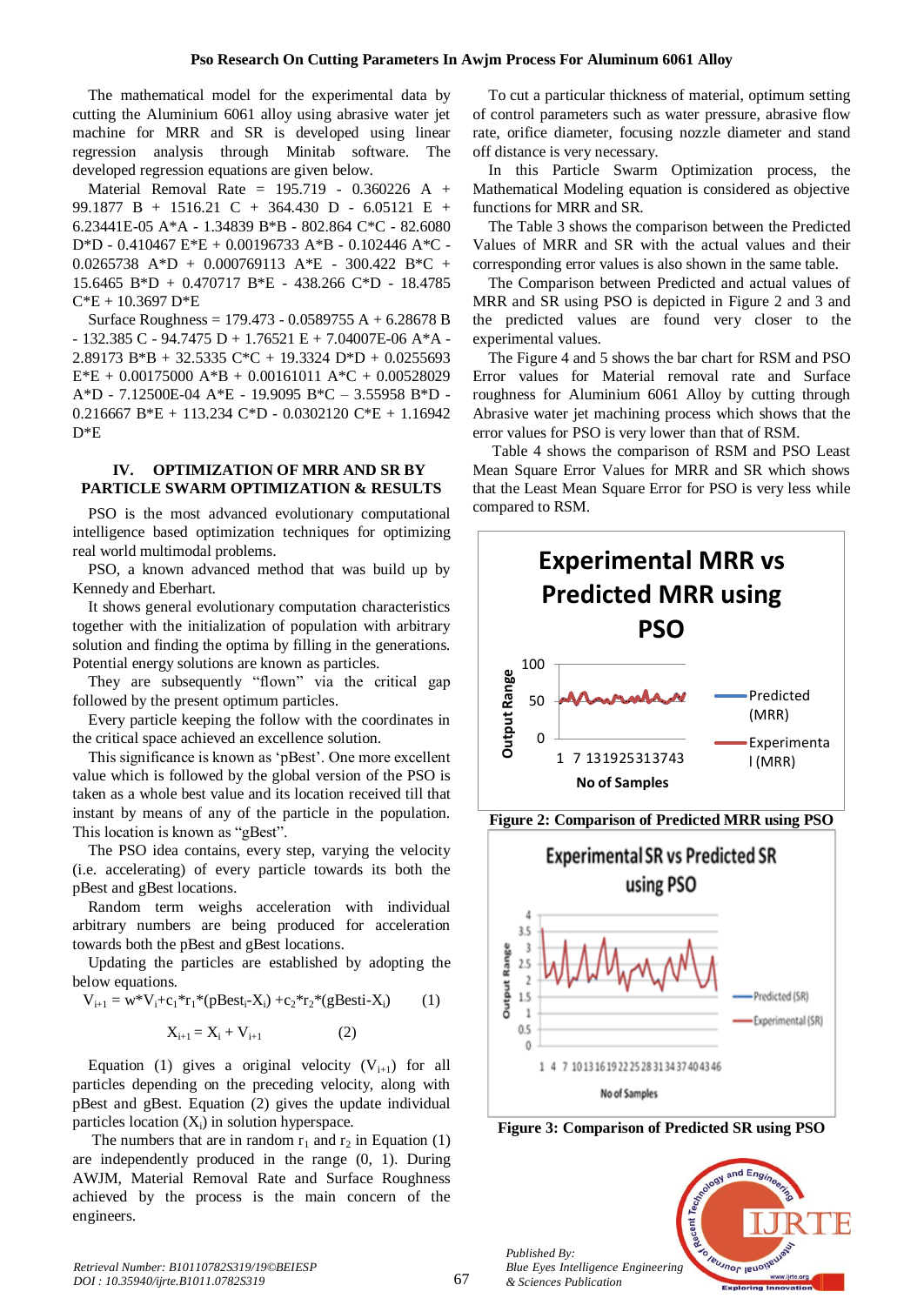|  | Table 3: Comparison between the Experimental and Predicted Values Using PSO |  |
|--|-----------------------------------------------------------------------------|--|
|  |                                                                             |  |

| Sl. No.           | <b>Experimental MRR Predicted MRR</b> |         | Tubic of Comparison between the Experimental and Frederica Tanacs Comp Foo<br><b>Experimental SR   Predicted SR</b> |        | <b>Error MRR</b> | <b>Error SR</b> |
|-------------------|---------------------------------------|---------|---------------------------------------------------------------------------------------------------------------------|--------|------------------|-----------------|
| 1.                | 48.6111                               | 47.9094 | 3.57                                                                                                                | 3.5643 | 1.44349747       | 0.159664        |
|                   | 53.6399                               | 53.9668 | 2.08                                                                                                                | 2.1158 | 0.60943439       | 1.721154        |
| 2.                |                                       |         |                                                                                                                     |        |                  |                 |
| 3.                | 51.8519                               | 52.4292 | 2.21                                                                                                                | 2.2185 | 1.11336325       | 0.384615        |
| 4.                | 50.8352                               | 51.1057 | 2.55                                                                                                                | 2.5675 | 0.53211161       | 0.686275        |
| 5.                | 62.2222                               | 62.1502 | 1.90                                                                                                                | 1.9045 | 0.11571433       | 0.236842        |
| 6.                | 51.8519                               | 52.7085 | 2.19                                                                                                                | 2.1854 | 1.65201275       | 0.210046        |
| 7.                | 45.7516                               | 45.6877 | 3.20                                                                                                                | 3.2208 | 0.13966725       | 0.65            |
| 8.                | 53.6399                               | 54.3964 | 1.80                                                                                                                | 1.8249 | 1.41033074       | 1.383333        |
| 9.                | 61.2423                               | 60.6796 | 2.07                                                                                                                | 2.0830 | 0.91880939       | 0.628019        |
| $\overline{10}$ . | 62.2222                               | 61.8824 | 2.05                                                                                                                | 2.0093 | 0.54610734       | 1.985366        |
| 11.               | 51.1696                               | 51.8007 | 2.54                                                                                                                | 2.5421 | 1.23334949       | 0.082677        |
| 12.               | 47.7164                               | 48.3875 | 3.08                                                                                                                | 3.0887 | 1.40643468       | 0.282468        |
| 13.               | 50.1792                               | 49.5237 | 1.99                                                                                                                | 1.9506 | 1.30631816       | 1.979899        |
| 14.               | 52.9101                               | 52.7085 | 2.17                                                                                                                | 2.1854 | 0.38102366       | 0.709677        |
| 15.               | 54.3901                               | 53.0433 | $\overline{2.08}$                                                                                                   | 2.0448 | 2.47618592       | 1.692308        |
| 16.               | 51.8519                               | 51.5976 | 2.79                                                                                                                | 2.7719 | 0.49043526       | 0.648746        |
| 17.               | 48.6111                               | 48.7309 | 3.3                                                                                                                 | 3.2909 | 0.24644577       | 0.275758        |
| 18.               | 52.9101                               | 52.7085 | 2.19                                                                                                                | 2.1854 | 0.38102366       | 0.210046        |
| 19.               | 47.7164                               | 47.8485 | 2.36                                                                                                                | 2.3490 | 0.27684402       | 0.466102        |
| 20.               | 48.3092                               | 48.6884 | 2.95                                                                                                                | 2.9912 | 0.78494365       | 1.39661         |
|                   |                                       |         |                                                                                                                     |        |                  |                 |
| 21.               | 58.4785                               | 58.0323 | 1.89                                                                                                                | 1.9196 | 0.76301547       | 1.566138        |
| 22.               | 54.7731                               | 55.1529 | 2.25                                                                                                                | 2.2763 | 0.69340607       | 1.168889        |
| 23.               | 56.3607                               | 56.0062 | 1.68                                                                                                                | 1.6791 | 0.62898438       | 0.053571        |
| 24.               | 49.2264                               | 49.5752 | 2.29                                                                                                                | 2.2808 | 0.70856288       | 0.401747        |
|                   |                                       |         |                                                                                                                     |        |                  |                 |
| 25.               | 48.9168                               | 49.8158 | 2.36                                                                                                                | 2.3712 | 1.83781441       | 0.474576        |
| 26.               | 51.1696                               | 50.7388 | 2.50                                                                                                                | 2.4740 | 0.84190613       | 1.04            |
| 27.               | 55.9552                               | 56.0170 | 2.14                                                                                                                | 2.1308 | 0.1104455        | 0.429907        |
| 28.               | 49.2264                               | 49.2116 | 2.65                                                                                                                | 2.6171 | 0.03006517       | 1.241509        |
| 29.               | 56.7721                               | 57.1761 | 2.18                                                                                                                | 2.1918 | 0.71161715       | 0.541284        |
|                   |                                       |         |                                                                                                                     |        |                  |                 |
| 30.               | 50.8352                               | 51.2708 | 1.90                                                                                                                | 1.8966 | 0.85688657       | 0.178947        |
| $\overline{31}$ . | 51.8519                               | 52.0751 | 1.99                                                                                                                | 2.0290 | 0.43045674       | 1.959799        |
| 32.               | 64.8148                               | 64.7741 | 1.70                                                                                                                | 1.6881 | 0.0627943        | 0.7             |
| 33.               | 48.6111                               | 48.3231 | 2.40                                                                                                                | 2.4075 | 0.59245728       | 0.3125          |
| 34.               | 52.1999                               | 52.1892 | 2.68                                                                                                                | 2.6930 | 0.02049812       | 0.485075        |
| 35.               | 52.9101                               | 52.7085 | 2.20                                                                                                                | 2.1854 | 0.38102366       | 0.663636        |
| 36.               | 59.8291                               | 60.2123 | 1.99                                                                                                                | 2.0191 | 0.640491         | 1.462312        |
| 37.               | 51.8519                               | 52.1934 | 2.80                                                                                                                | 2.7794 | 0.65860653       | 0.735714        |
| 38.               | 51.1696                               | 50.5879 | 2.34                                                                                                                | 2.3407 | 1.13680779       | 0.029915        |
|                   |                                       |         |                                                                                                                     |        |                  |                 |
| 39.               | 48.9168                               | 48.1904 | 3.23                                                                                                                | 3.2249 | 1.4849704        | 0.157895        |
| 40.               | 48.3092                               | 48.3879 | 2.69                                                                                                                | 2.6777 | 0.16290893       | 0.457249        |
| 41.               | 53.2725                               | 52.7085 | 2.18                                                                                                                | 2.1854 | 1.05870759       | 0.247706        |
| 42.               | 52.5526                               | 52.4725 | 1.80                                                                                                                | 1.8130 | 0.15241872       | 0.722222        |
| 43.               | 59.3724                               | 60.3314 | 1.82                                                                                                                | 1.8078 | 1.61522862       | 0.67033         |
| 44.               | 56.7721                               | 55.2285 | 2.03                                                                                                                | 2.0070 | 2.71894117       | 1.133005        |
| 45.               | 51.1696                               | 51.5206 | 2.73                                                                                                                | 2.6991 | 0.68595416       | 1.131868        |
| 46.               | 61.2423                               | 61.3665 | 1.72                                                                                                                | 1.7059 | 0.20280101       | 0.819767        |



*Published By:*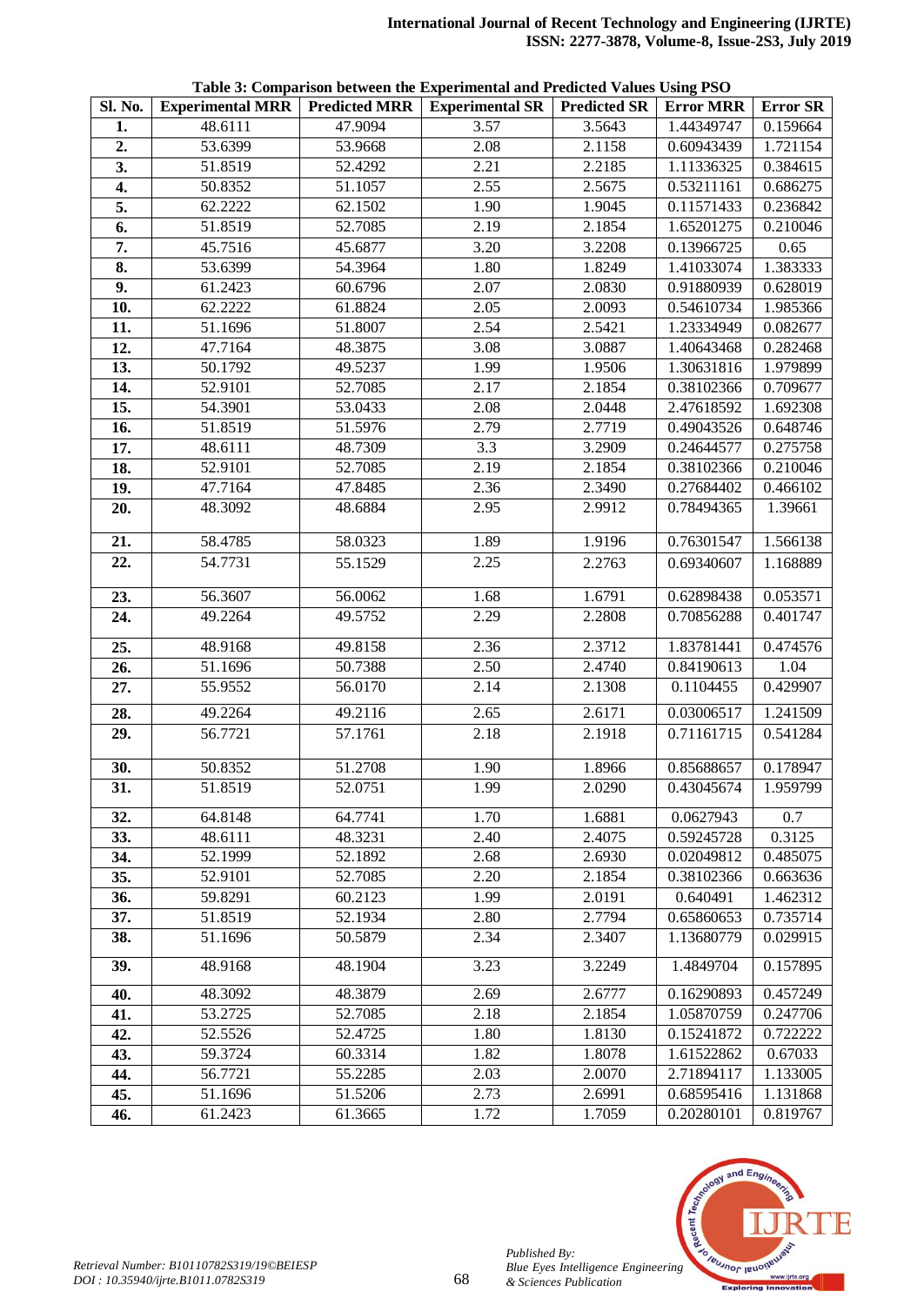|                   |                                |                               | Table 4. Comparison of Kont and FoO Least mean oquare Error for mikk and oik |                                                                            |                                     |                                     |                                                                 |                                                                 |
|-------------------|--------------------------------|-------------------------------|------------------------------------------------------------------------------|----------------------------------------------------------------------------|-------------------------------------|-------------------------------------|-----------------------------------------------------------------|-----------------------------------------------------------------|
|                   | Sl. Error MRR<br>No. Using RSM | <b>Error MRR</b><br>using PSO | <b>Least Mean</b><br><b>Square Error</b><br><b>MRR Using</b><br><b>RSM</b>   | <b>Least Mean</b><br><b>Square Error</b><br><b>MRR Using</b><br><b>PSO</b> | <b>Error SR</b><br><b>Using RSM</b> | <b>Error SR</b><br><b>Using PSO</b> | <b>Least Mean</b><br><b>Square Error</b><br><b>SR Using RSM</b> | <b>Least Mean</b><br><b>Square Error</b><br><b>SR Using PSO</b> |
| 1.                | 1.443585                       | 1.443497                      |                                                                              |                                                                            | 0.15964                             | 0.159664                            |                                                                 |                                                                 |
| 2.                | 0.609506                       | 0.609434                      |                                                                              |                                                                            | 1.72271                             | 1.721154                            |                                                                 |                                                                 |
| 3.                | 1.113345                       | 1.113363                      |                                                                              |                                                                            | 0.38539                             | 0.384615                            |                                                                 |                                                                 |
| 4.                | 0.53218                        | 0.532112                      |                                                                              |                                                                            | 0.68585                             | 0.686275                            |                                                                 |                                                                 |
| 5.                | 0.11579                        | 0.115714                      |                                                                              |                                                                            | 0.23761                             | 0.236842                            |                                                                 |                                                                 |
| 6.                | 1.651953                       | 1.652013                      |                                                                              |                                                                            | 0.20923                             | 0.210046                            |                                                                 |                                                                 |
| 7.                | 0.139565                       | 0.139667                      |                                                                              |                                                                            | 0.65087                             | 0.65                                |                                                                 |                                                                 |
| 8.                | 1.410356                       | 1.410331                      |                                                                              |                                                                            | 1.38293                             | 1.383333                            |                                                                 |                                                                 |
| 9.                | 0.918782                       | 0.918809                      |                                                                              |                                                                            | 0.62955                             | 0.628019                            |                                                                 |                                                                 |
| 10.               | 0.546128                       | 0.546107                      |                                                                              |                                                                            | 1.98682                             | 1.985366                            |                                                                 |                                                                 |
| 11.               | 1.233395                       | 1.233349                      |                                                                              |                                                                            | 0.08124                             | 0.082677                            |                                                                 |                                                                 |
| 12.               | 1.4064                         | 1.406435                      |                                                                              |                                                                            | 0.28142                             | 0.282468                            |                                                                 |                                                                 |
| 13.               | 1.306339                       | 1.306318                      |                                                                              |                                                                            | 1.98073                             | 1.979899                            |                                                                 |                                                                 |
| 14.               | 0.381082                       | 0.381024                      |                                                                              |                                                                            | 0.7105                              | 0.709677                            |                                                                 |                                                                 |
| 15.               | 2.476147                       | 0.476186                      |                                                                              |                                                                            | 1.69355                             | 1.692308                            |                                                                 |                                                                 |
| 16.               | 0.490423                       | 0.490435                      |                                                                              |                                                                            | 0.64989                             | 0.648746                            |                                                                 |                                                                 |
| 17.               | 0.246409                       | 0.246446                      |                                                                              |                                                                            | 0.27654                             | 0.275758                            |                                                                 |                                                                 |
| 18.               | 0.381082                       | 0.381024                      |                                                                              |                                                                            | 0.20923                             | 0.210046                            |                                                                 |                                                                 |
| 19.               | 0.276932                       | 0.276844                      |                                                                              |                                                                            | 0.46431                             | 0.466102                            |                                                                 |                                                                 |
| 20.               | 0.784941                       | 0.784944                      |                                                                              |                                                                            | 1.39724                             | 1.39661                             |                                                                 |                                                                 |
| $\overline{21}$ . | 0.762979                       | 0.763015                      |                                                                              |                                                                            | 1.56395                             | 1.566138                            |                                                                 |                                                                 |
| 22.               | 0.693319                       | 0.693406                      |                                                                              |                                                                            | 1.16724                             | 1.168889                            |                                                                 |                                                                 |
| 23.               | 0.628993                       | 0.628984                      |                                                                              |                                                                            | 0.05293                             | 0.053571                            |                                                                 |                                                                 |
| $\overline{24}$ . | 0.708614                       | 0.708563                      | 0.148249                                                                     | 0.12614                                                                    | 0.40076                             | 0.401747                            | 0.137694                                                        | 0.137647                                                        |
| 25.               | 1.837778                       | 1.837814                      |                                                                              |                                                                            | 0.47499                             | 0.474576                            |                                                                 |                                                                 |
| 26.               | 0.841824                       | 0.841906                      |                                                                              |                                                                            | 1.04148                             | 1.04                                |                                                                 |                                                                 |
| 27.               | 0.11053                        | 0.110446                      |                                                                              |                                                                            | 0.42778                             | 0.429907                            |                                                                 |                                                                 |
| 28.               | 0.030145                       | 0.030065                      |                                                                              |                                                                            | 1.23968                             | 1.241509                            |                                                                 |                                                                 |
| 29.               | 0.711547                       | 0.711617                      |                                                                              |                                                                            | 0.53922                             | 0.541284                            |                                                                 |                                                                 |
| 30.               | 0.856829                       | 0.856887                      |                                                                              |                                                                            | 0.17781                             | 0.178947                            |                                                                 |                                                                 |
| 31.               | 0.430451                       | 0.430457                      |                                                                              |                                                                            | 1.96228                             | 1.959799                            |                                                                 |                                                                 |
| 32.               | 0.062823                       | 0.062794                      |                                                                              |                                                                            | 0.70083                             | 0.7                                 |                                                                 |                                                                 |
| 33.               | 0.592409                       | 0.592457                      |                                                                              |                                                                            | 0.3126                              | 0.3125                              |                                                                 |                                                                 |
| 34.               | 0.020404                       | 0.020498                      |                                                                              |                                                                            | 0.48561                             | 0.485075                            |                                                                 |                                                                 |
| 35.               | 0.381082                       | 0.381024                      |                                                                              |                                                                            | 0.66282                             | 0.663636                            |                                                                 |                                                                 |
| 36.               | 0.640535                       | 0.640491                      |                                                                              |                                                                            | 1.4636                              | 1.462312                            |                                                                 |                                                                 |
| 37.               | 0.65866                        | 0.658607                      |                                                                              |                                                                            | 0.73733                             | 0.735714                            |                                                                 |                                                                 |
| 38.               | 1.136787                       | 1.136808                      |                                                                              |                                                                            | 0.02899                             | 0.029915                            |                                                                 |                                                                 |
| 39.               | 1.484928                       | 1.48497                       |                                                                              |                                                                            | 0.15912                             | 0.157895                            |                                                                 |                                                                 |
| 40.               | 0.162944                       | 0.162909                      |                                                                              |                                                                            | 0.45591                             | 0.457249                            |                                                                 |                                                                 |
| 41.               | 1.058765                       | 1.058708                      |                                                                              |                                                                            | 0.24853                             | 0.247706                            |                                                                 |                                                                 |
| 42.               | 0.152343                       | 0.152419                      |                                                                              |                                                                            | 0.72328                             | 0.722222                            |                                                                 |                                                                 |
| 43.               | 1.615305                       | 1.615229                      |                                                                              |                                                                            | 0.66866                             | 0.67033                             |                                                                 |                                                                 |
| 44.               | 2.718975                       | 0.1894117                     |                                                                              |                                                                            | 1.13511                             | 1.133005                            |                                                                 |                                                                 |
| 45.               | 0.685909                       | 0.685954                      |                                                                              |                                                                            | 1.1317                              | 1.131868                            |                                                                 |                                                                 |
| 46.               | 0.202849                       | 0.202801                      |                                                                              |                                                                            | 0.82097                             | 0.819767                            |                                                                 |                                                                 |

**Table 4: Comparison of RSM and PSO Least Mean Square Error for MRR and SR**



*Published By:*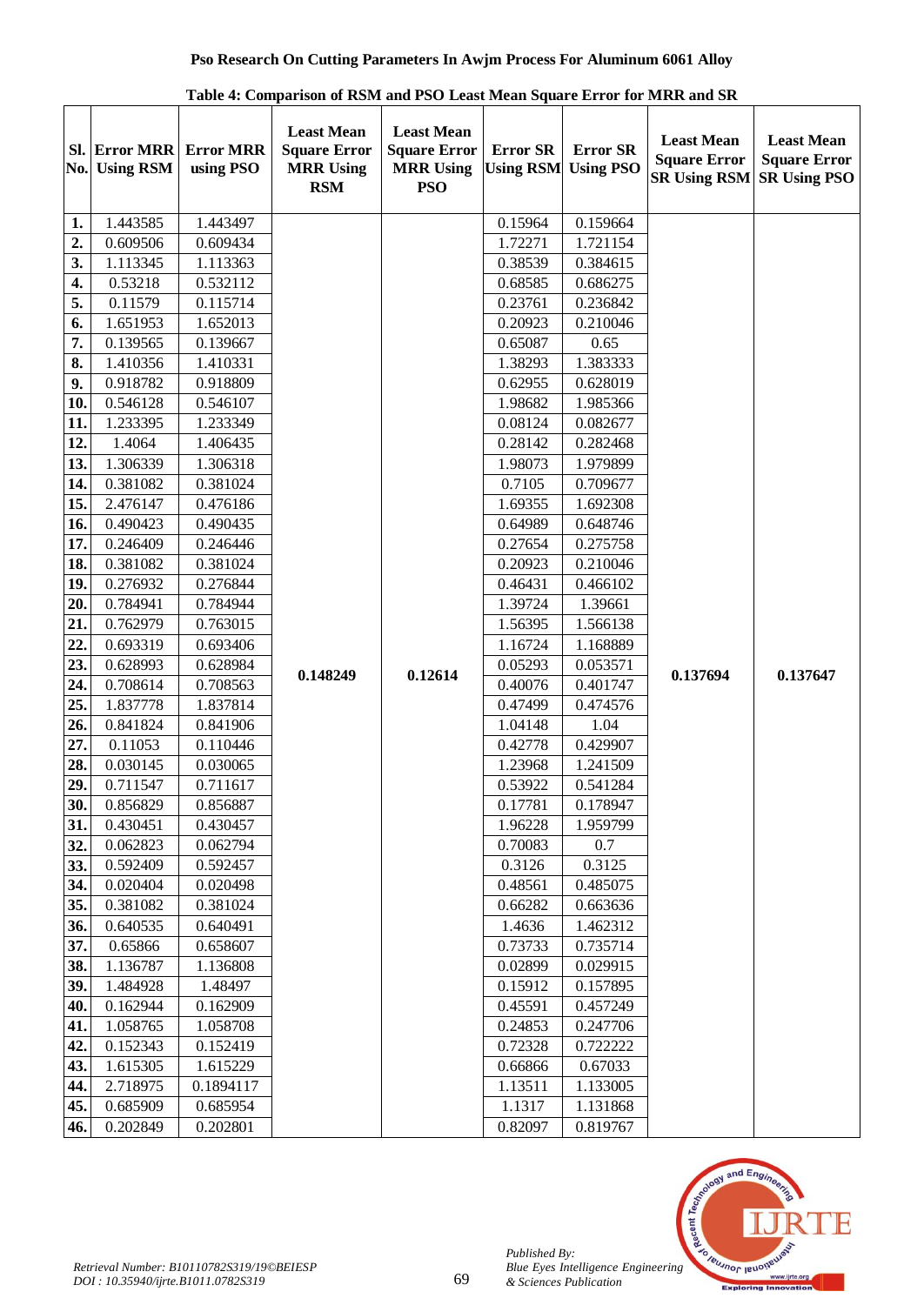

**Figure 4: Bar Chart on RSM and PSO Error Values for MRR**



**Figure 5: Bar Chart on RSM and PSO Error Values for SR**

Figure 6 and 7 shows the marching steps for maximum material removal rate and minimum surface roughness and found that the optimized value of MRR and SR using Single Objective Particle Swarm Optimization is shown in Table 5. The results of the PSO using Matlab are shown in Figure 8 for MRR and Figure 9 for SR.



**Figure 6: Marching Steps for Maximum MMR**





**9: Optimal Solution of PSO for SR**



*Published By:*